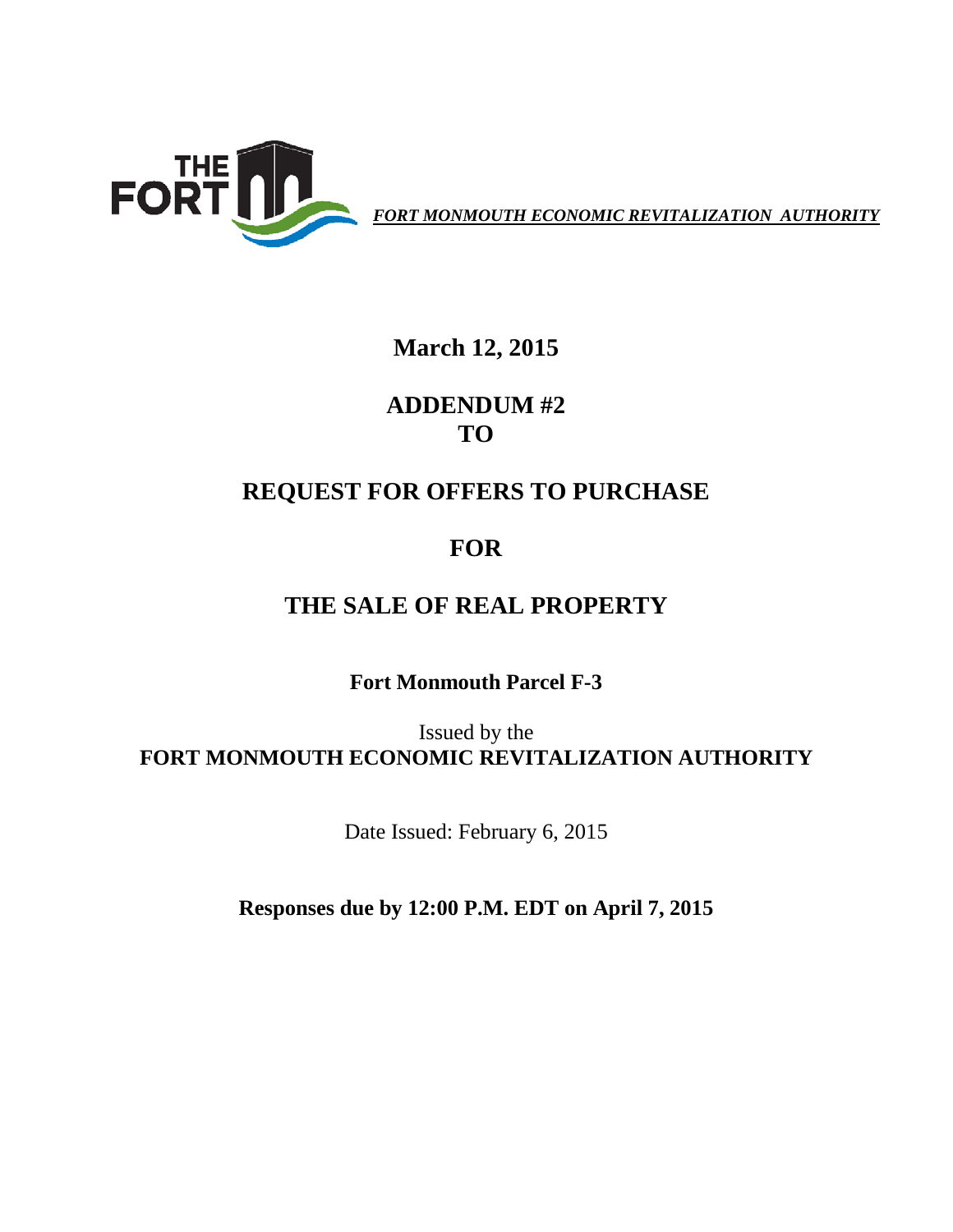### This ADDENDUM is being issued to answer questions received:

1. Q: We are engaging the services of an appraiser to determine a market value for the parcel, as we do for all acquisition projects. Do you want a copy of the appraisal as a part of the RFO?

A: That is your choice - not required by the RFOTP

- 2. Q: Since the purchaser will be the County of Monmouth, does FMERA have an opinion on who can serve as the authorized signator for the application materials? A: It is not yet determined who the purchaser will be. Each offer to purchase must be signed by the submitting entity's senior contact person for this transaction.
- 3. Q: Offer Deposit Since the purchaser will be the County of Monmouth, can the County get a waiver from the requirement for the Offer Deposit? This is not the part of any process the County has used for the acquisition of property. Would some other form or letter indicating a commitment and/or existing funding source be sufficient? Would a resolution from the Board of Chosen Freeholders and an encumbrance of funds address these issues?

A: The Offer Deposit cannot be waived because it is required by FMERA's Regulations for selling real estate (see N.J.A.C. 19:31c-2.7 b).

- 4. Q: Conceptual Redevelopment Plan, Financing Plan, Schedule of Critical Paths These can be described, but would differ significantly from a business entity. A concept plan can be developed, but estimated costs might be subject to a public bid process. A financing plan would not be necessary, as our financing comes from multiple sources, including open space trust funds and capital improvement bonds and not any form of project specific lending or mortgaging. A schedule of critical paths would be simplified, as our development plan would be minimal and the County would not require site plan application or approval, but simple Capital Improvement review under Chapter 31 of the MLUL. Do you have any advice and or requirements you would want see included? A: As stated in the RFOTP, "A conceptual plan for the redevelopment of the Property, including an elevation sketch showing the general site or other improvements, if any, at the Property as well as their estimated costs." We do not expect a detailed site plan and the estimated cost should be just that - an estimate or order of magnitude of the investment you are prepared to make.
- 5. Q: Management & Organizational Plan Would the MCPS organizational chart suffice? We have purchased in excess of 16,000 acres of land over the 50+ year history of the MCPS. How detailed of a description of prior projects do you want? A: This is entirely up to the proposer. Whatever the proposer feels is necessary to convey your experience in similar projects.
- 6. Q: Jobs Generation We can quantify current employment at the Recreation Center and anticipated expansion based on the acquisition. A: That should suffice.